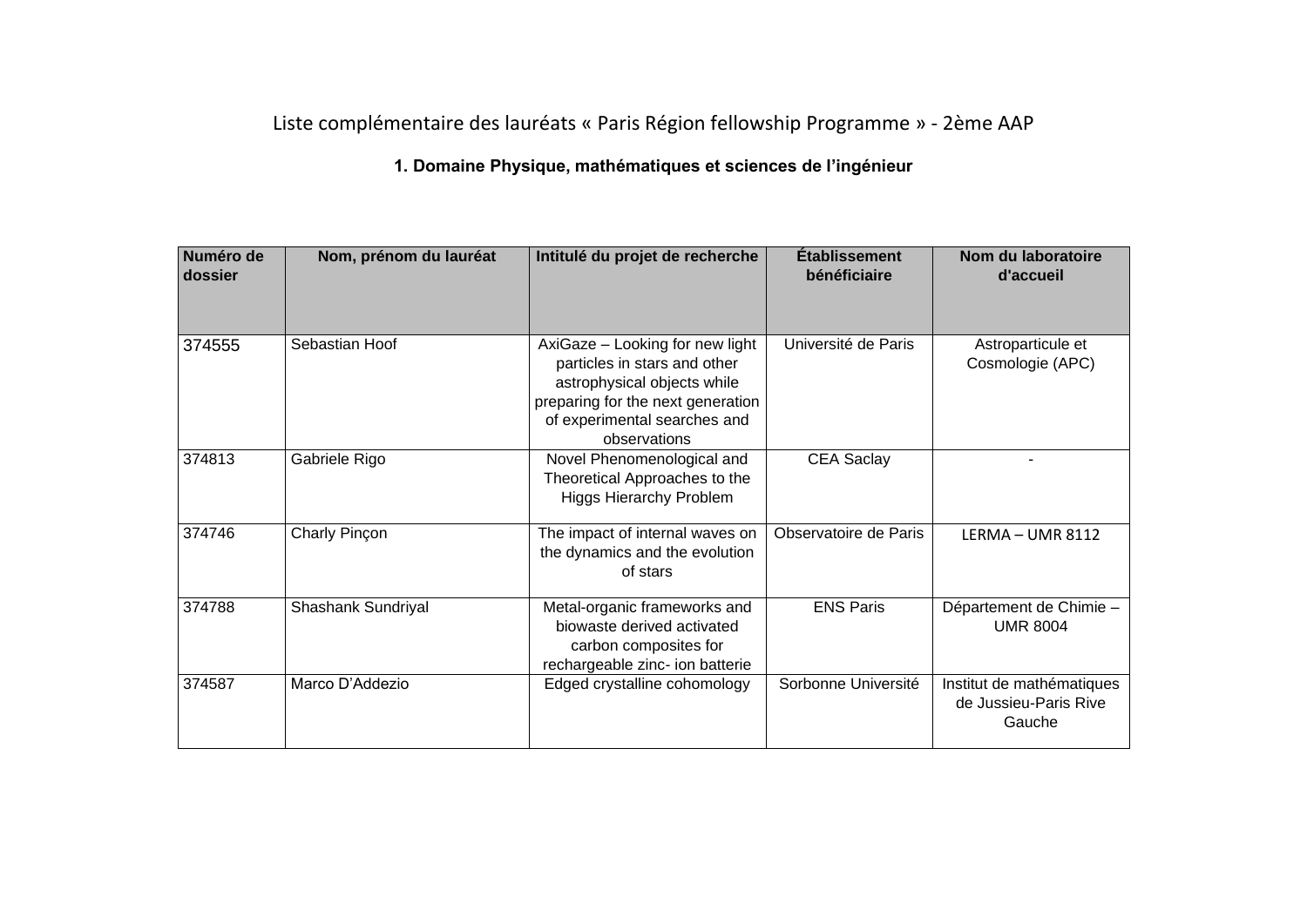| 374814 | Antoine Auzemery    | $QV4CO2 - Quantitative$           | Université Paris- | Geosciences Paris-Saclay |
|--------|---------------------|-----------------------------------|-------------------|--------------------------|
|        |                     | characterization and modeling of  | Saclay            | - GEOPS                  |
|        |                     | Volcanic "reservoir " rocks:      |                   |                          |
|        |                     | unlocking new possibilities for   |                   |                          |
|        |                     | CO2 sequestration                 |                   |                          |
| 374558 | <b>Reddy Govind</b> | Nanographene Materials for        | CY Cergy Paris    | Laboratoire de           |
|        |                     | Perovskite Photovoltaics:         | Université        | Physicochimie des        |
|        |                     | Charge transporting materials     |                   | Polymères et             |
|        |                     | molecular design toward efficient |                   | des Interfaces           |
|        |                     | and stable Solar Cells (Acronym:  |                   |                          |
|        |                     | Nano4PP)                          |                   |                          |
| 374498 | Sameer Kumar        | Active solids and their           | <b>ESPCI</b>      | Gulliver UMR CNRS 7083   |
|        |                     | application to smart autonomous   |                   |                          |
|        |                     | metamaterials: a theoretical and  |                   |                          |
|        |                     | numerical study                   |                   |                          |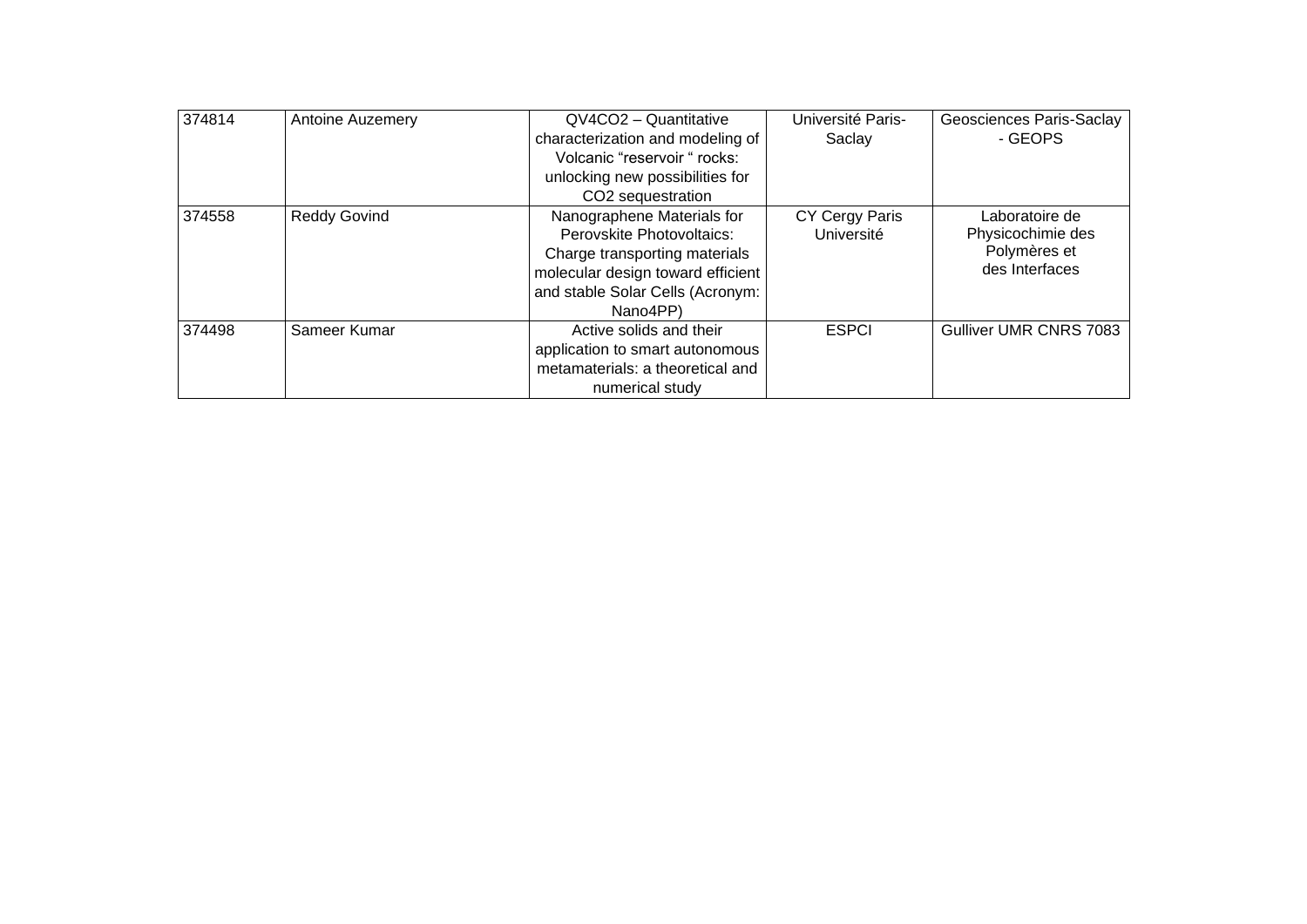## **2. Domaine « Sciences du vivant »**

| Numéro de<br>dossier | Nom, prénom du lauréat | Intitulé du projet de recherche                                                                                                                          | <b>Établissement</b><br>bénéficiaire | Nom du laboratoire<br>d'accueil                                                                                            |
|----------------------|------------------------|----------------------------------------------------------------------------------------------------------------------------------------------------------|--------------------------------------|----------------------------------------------------------------------------------------------------------------------------|
| 374576               | Chiara Cimmaruta       | Neurological defects in<br>accelerated ageing/progeroid<br>Cockayne syndrome modeled by<br>patients- derived cerebral<br>organoids                       | <b>Institut Pasteur</b>              | Département Biologie du<br>Développement et Cellules<br>Souches                                                            |
| 374693               | Ioanna Tiniakou        | Stem cell-based approaches for<br>the functional genomics of<br>human DCs.                                                                               | Inserm                               | Centre de Recherche sur<br>l'Inflammation                                                                                  |
| 374547               | Dolly-Anne Muret       | Emergence of brain body maps<br>in infants: investigating<br>developmental precursors and<br>the impact of experience in the<br>first months after birth | Inserm                               | NeuroDiderot unit, inDev<br>team                                                                                           |
| 373235               | Hernán Anllo           | Computational mechanisms of<br>teacher-pupil knowledge transfer<br>[COMPTEACH]                                                                           | <b>ENS Paris</b>                     | Département d'Études<br>Cognitives (DEC) /<br>Laboratoire de<br>Neurosciences Cognitives<br>et<br>Computationnelles (LNC2) |